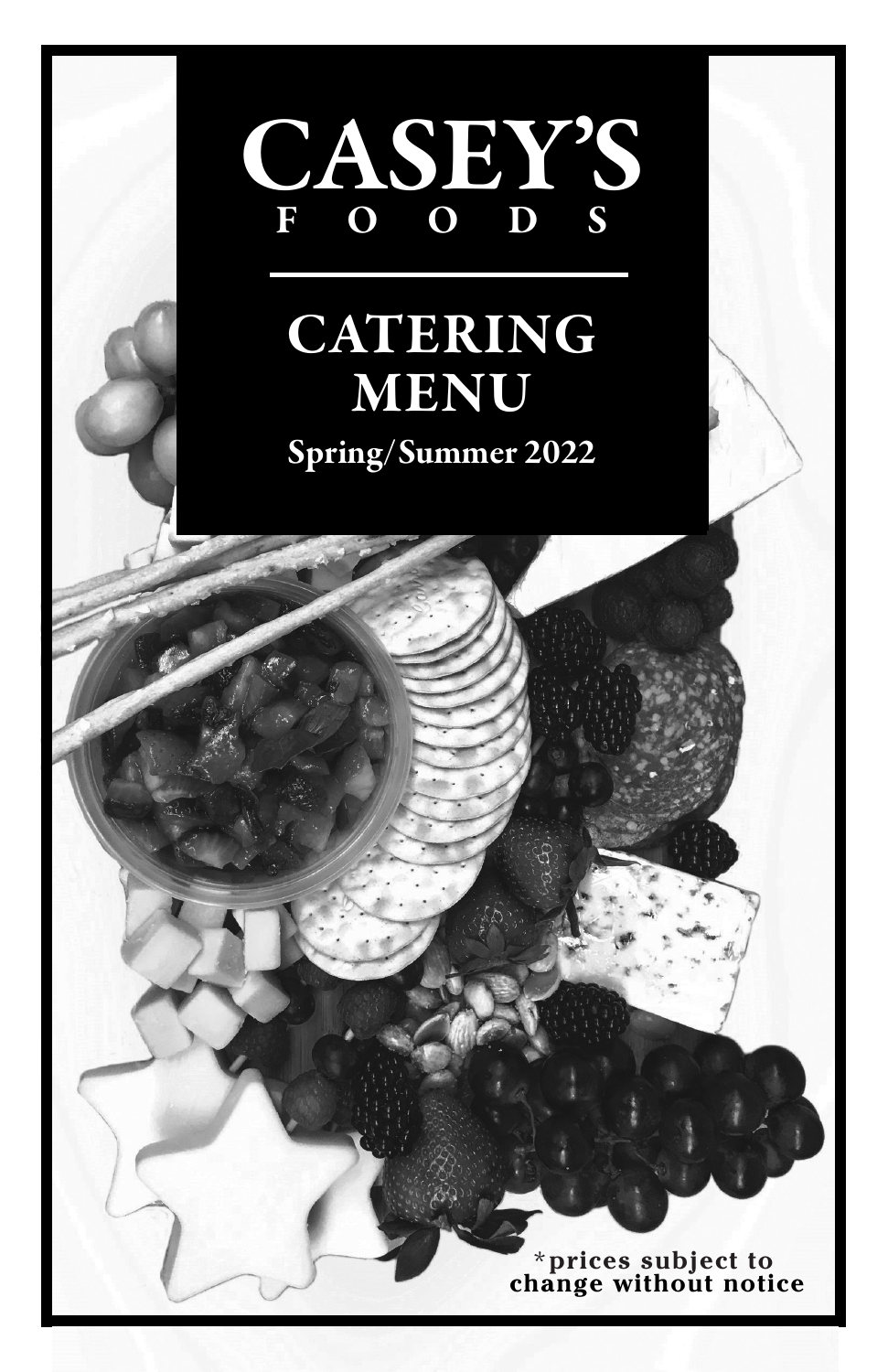

## **Party Trays - Appetizers & Hors d'oeuvres**

**Anti Pasto Tray –** Assembled with Boar's Head Genoa Salami, Sopressatta Salami, Picante Provolone, and Asiago cheese. Also includes marinated button mushrooms, Peppadew mild red peppers, mixed olives, and garnished with pepperoncini.

*Small: Serves 10-12 -- \$49.99, Large: Serves 15-20 -- \$75.99*

**Shrimp Tray –** Large peeled and deveined ready to eat shrimp. Arranged with lemon wedges and cocktail sauce.

*Small Serves 8-10: \$41.98, Medium Serves 12-15: \$58.98, Large Serves 15-20: \$69.98*

**Smoked Salmon Platter –** Smoked Alaskan Sockeye sliced and displayed with onion, egg, and capers.

Small: Serves 8-10 - Market Price, Large: Serves 15-20 - Market Price

**Poached Salmon Platter –** Sides of Atlantic Salmon, poached and decorated and served cold with lemon dill sauce. *Market Price* 

**Bruschetta Tray –** Our mix of fresh tomatoes, onions, and seasonings; baked with mozzarella and parmesan cheeses.

*40 mini bread pieces serves 12-15: \$39.99 (\$1.00 each additional piece)*

**Rib Platter –** Casey's famous slow smoked and sauced baby back ribs. Served individually and ready to eat.

*Small - Approx 20 ribs: \$59.99, Large - Approx 40 ribs: \$89.99*

**Meatballs** – Fully cooked and ready to reheat. Our meatballs come in 2 flavors: BBQ or Swedish. *\$8.99 per pound*

**Chicken Wings –** Prepared in our kitchen, our wings are available Hot and Spicy or Honey BBQ. *20 oz.: \$8.99*

**Teriyaki Beef Satays –** *15 skewers: \$69.99 (\$4.59 each additional piece).* 

**Peanut Chicken Satays –** Seasoned white meat chicken; skewered and baked. *15 skewers: \$44.99 (\$2.99 each additional piece).*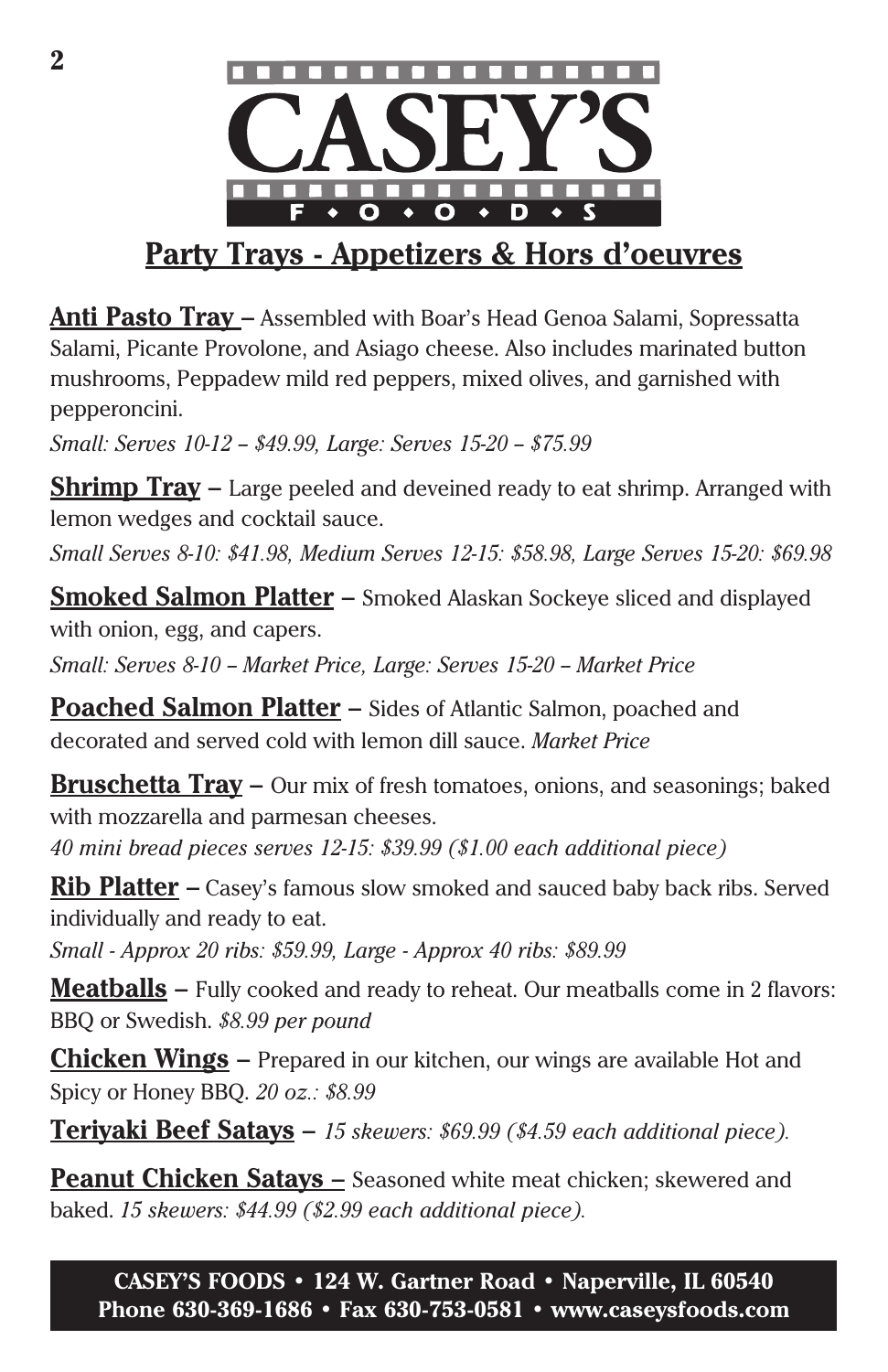

**Mini Party Sandwich Tray – Casey's Dinner Rolls stuffed with your favorite** meats or salads and topped with a cherry tomato garnish! *Small: 10 Sandwiches – \$40.99, Large: 20 Sandwiches – \$60.99 Cheese 20¢ extra per sandwich*

**Finger Sandwich Tray –** Twenty-four crustless mini-sandwiches on white bread filled with your favorite Casey's homemade salad. Choose from: Egg, Tuna, Ham, or Chicken (Regular, Lowfat, or Honey Almond Chicken). *Serves 10 – \$49.99 per 2 dozen* 

**3-foot Submarine Sandwich –** This massive 3-foot Submarine Sandwich is fit for any party! Choose from an Italian or American Sub.

**Italian:** Filled with Boar's Head Deluxe Ham, Genoa Salami, Pepperoni, and Provolone. Garnished with cherry tomatoes.

**American:** Filled with Boar's Head Beef Bologna, Deluxe Ham, Ovengold Turkey, and American Cheese. Garnished with cherry tomatoes.

*Serves 8-10 – \$56.99, Requires 72 hour notice*

**Mini Croissant Party Sandwich Tray –** Freshly baked croissants filled with your favorite salads or Boar's Head meats and cheeses. *One dozen – \$44.99 Cheese 20¢ extra per sandwich*

**Italian Beef –** Our tender beef is rubbed with a special blend of spices and slow roasted in its own juices to perfection. 3 - 4 sandwiches per lb. *\$10.99/lb*

**Meat and Cheese Tray –** Assembled with Boar's Head Roast Beef, Turkey, Ham, Corned Beef, Yellow American, and Swiss cheese. *Small: Serves 10-16 – \$60.99, Large: Serves 20-30 – \$110.99*

**Sliced Meat Tray –** Assembled with Boar's Head Roast Beef, Turkey, Corned Beef, and Ham. *Small: Serves 10-16 – \$ 69.99, Large: Serves 20-30 – \$114.99*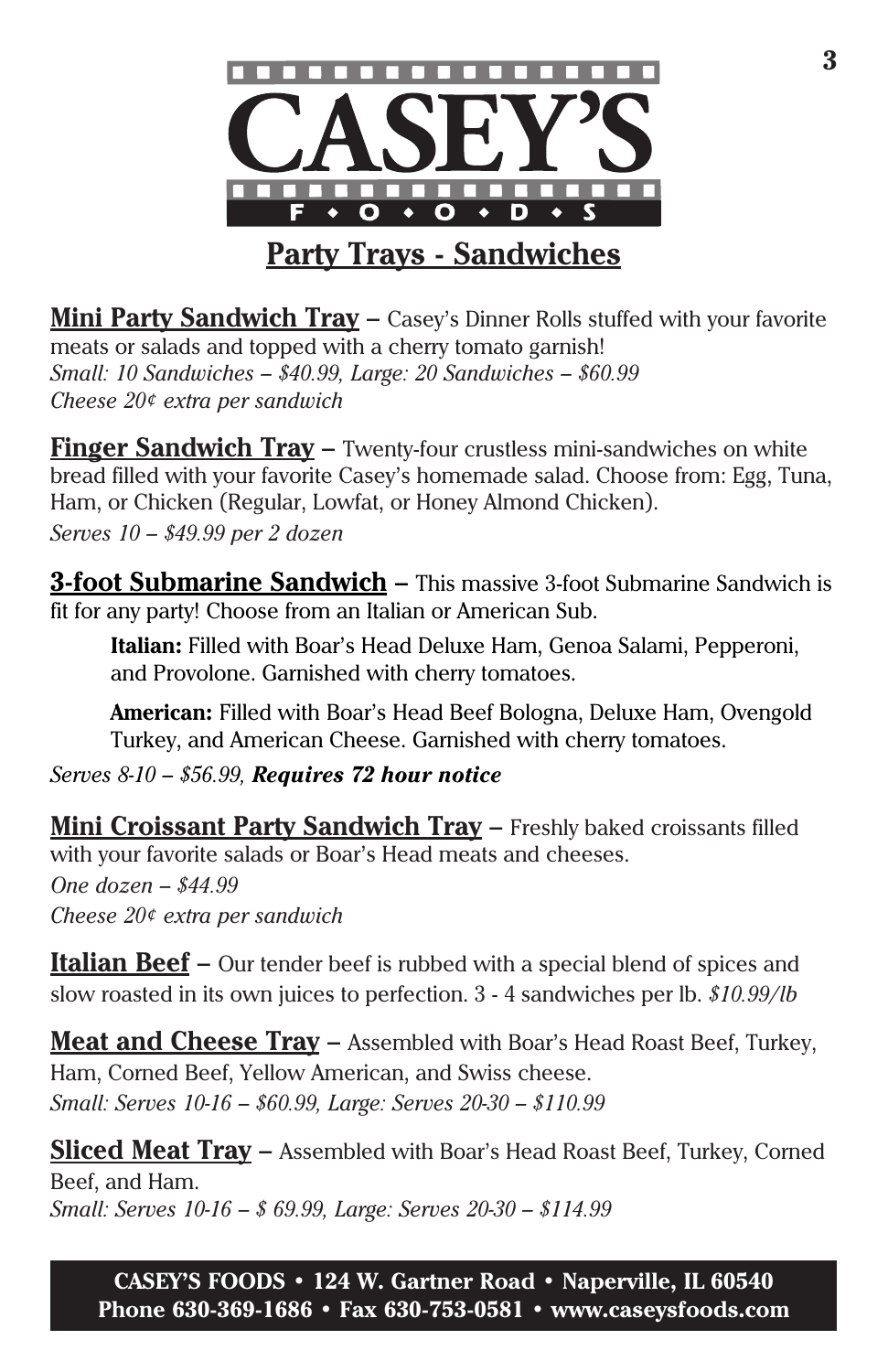

**Boar's Head Cheese Tray –** Sliced or cubed to order and arranged beautifully with grapes. Made with Boar's Head Cheddar, Pepper Jack, Swiss, Monterey Jack, and Muenster. *Small: Serves 10 – \$48.99, Large: Serves 20 – \$89.99*

**Boar's Head Cheese & Fruit Tray –** Boar's Head Cheddar, Pepper Jack, and Muenster cheeses are cubed to order and arranged with Strawberries, Red Seedless Grapes, Cantaloupe, and Pineapple. *Small: Serves 10 – \$64.99, Large: Serves 20 – \$99.99*

**Brie En Croute –** Ready to bake, creamy brie is wrapped in pastry, filled, and topped with your choice of preserves (Raspberry, Red Fig, Apple Pie, or Apricot Almond). Hand decorated and made to order. *Serves 6-8 – \$17.99*

**Tour of Europe –** Hand selected imported cheeses include Manchego, Delice de Bourgogne, Parrano, Le Gruyere, and Huntsman. Accompanied by Marcona almonds, dried cranberries, and dried apricots. *Small: Serves 8-10 – \$60.99, Large: Serves 12-15 – \$81.99*

**American Fare –** American Artisan Cheeses include Prairie Breeze, Midnight Moon, Merlot Bellavitano, Cranberry Chipotle Cheddar, and Point Reyes Original Blue. Accompanied with dried cranberries and dried apricots. *Small: Serves 8-10 – \$56.99, Large: Serves 12-15 – \$77.99*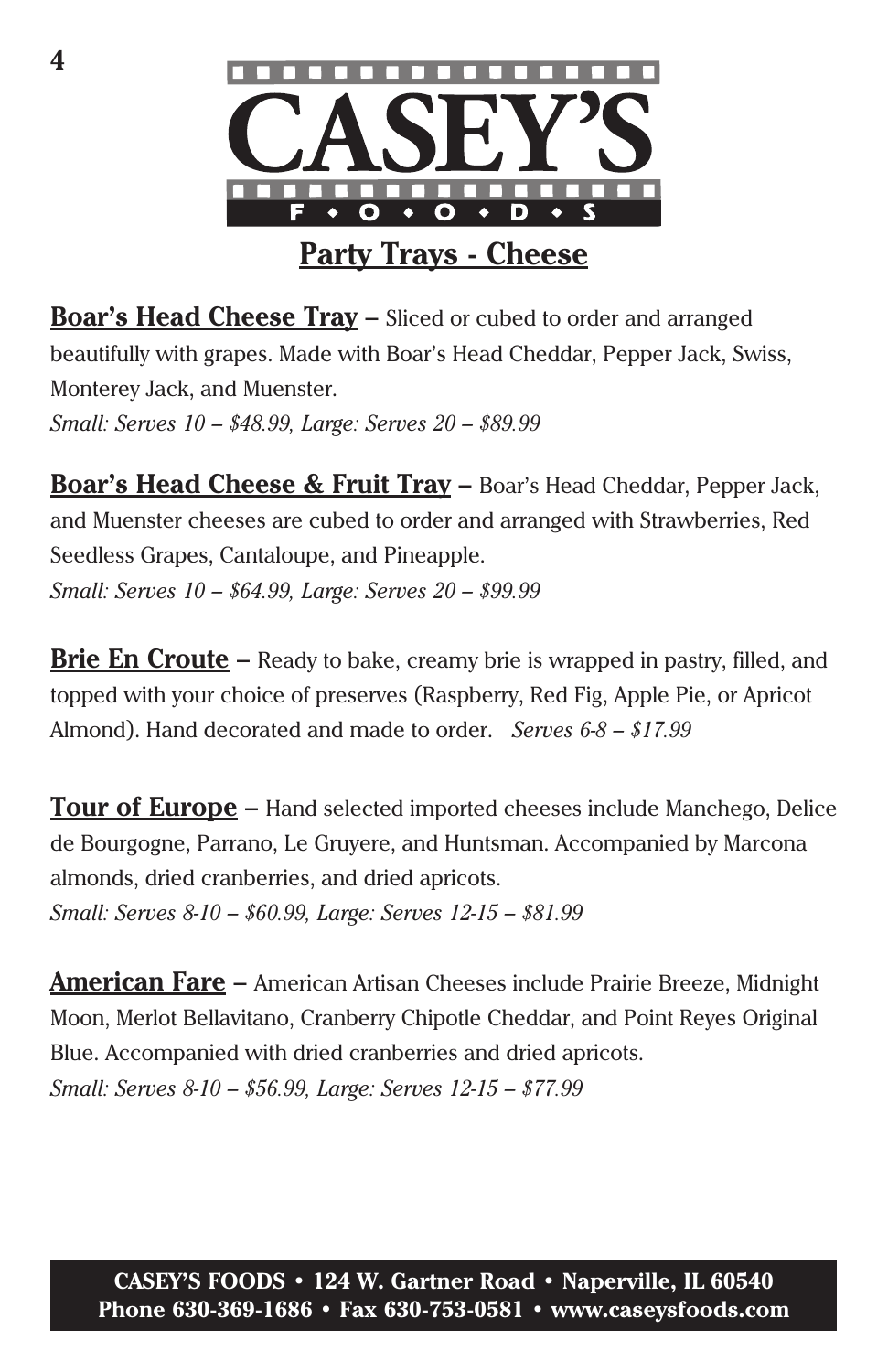

**Boar's Head Cheese & Sausage Tray** *.* **–** Boar's Head Cheddar, Pepper Jack, and Muenster cheeses are cubed to order and arranged with Boar's Head Pepperoni, Salami, Dry Italian Sausage, and Soppressata.

*Small: Serves 10-12 – \$54.99, Large: Serves 20-30– \$99.99*

**Creme de la Creme Charcuterie –** Brie and Blue cheese, cubed Pepper Jack and Cheddar, Gouda skewers with berries. Grapes, Strawberry Balsamic Compote, Boar's Head Soppressata and Bianco D'Oro sausages, Marconi Almonds, Casey's Classic Hummus, and Carr's Table Water Crackers.

*Serves 12-15 – \$124.99* 

**Harvest Grazer Charcuterie –** Prosciutto Di Parma, Bianco D'Oro Dry Salame, Hot Capocollo, and Peppered Salame. Double Crème Brie, Manchego, 3-year Cheddar, Aged Gouda, and Blueberry Vanilla Fresh Goat Cheese. Complimented by Mixed Olives, Marcona Almonds, Fig Spread, Mini Croccantinis, and variety of fresh fruits.

*Mini: Serves 2-3– \$31.99, Small: Serves 4-6– \$59.99, Large: Serves 7-10 – \$99.99*

**Sweet & Savory Charcuterie –** Boar's Head Prosciutto Panino, Genoa Salami, and Hot Capocollo. Brie, Montchevre Goat Cheese, and Boar's Head Sharp White Cheddar. Cranberry pumpkin seed crisps, beet chips, and Carr's Table Water Crackers. Sour cherry preserves and red pepper jam. Marcona Almonds, chocolate covered cashews, and chocolate covered pretzels. Accompanied with a variety of fresh berries, dried fruits, and herbs for garnish. *Mini: Serves 2-3– \$31.99, Small: Serves 4-6– \$59.99, Large: Serves 7-10– \$99.99*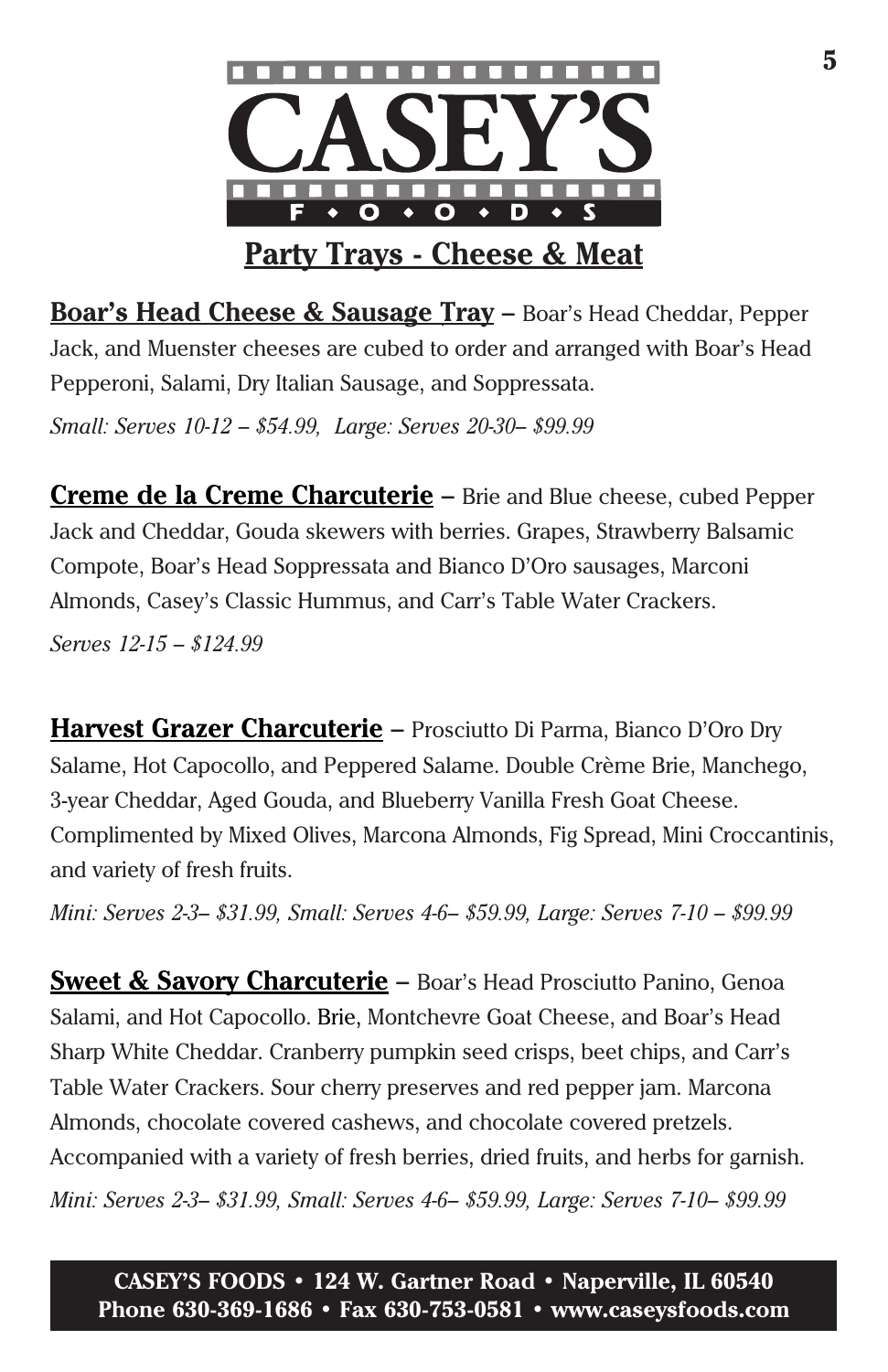

**Vegetable Relish Tray –** A selection of pickles, olives, peppers and pickled vegetables are combined on one serving tray. It will compliment any party table for any occasion.

*Small: Serves 10-12 – \$40.99 Large: Serves 15-20 – \$64.99*

**Fresh Fruit Tray –** Cantaloupe, grapes, honeydew, pineapple, strawberries, and watermelon. Grouped together and beautifully arranged!

*Small: Serves 8-12 – \$44.99 Large: Serves 20-25 – \$64.99*

**Fresh Fruit Salad Bowls –** Our specialty! A mix of cantaloupe, honeydew, pineapple, red grapes and watermelon. Topped with kiwi slices, strawberries, and blueberries. Bring your own bowl for us to fill if you wish.

*\$7.49 per pound*

**Fresh Fruit Kabob –** Each 6" skewer holds one piece each of cantaloupe, pineapple, honeydew, strawberry, and watermelon.

*\$3.49 each*

**Fresh Vegetable Tray –** Each tray includes broccoli, carrots, celery, cucumbers, grape tomatoes, and cauliflower. Also includes your choice of one Marzetti's dip: Ranch, Dill, Spinach, Southwest Ranch, Light Ranch, or Light Dill.

*Small: Serves 8-12 – \$44.99 Large: Serves 20-25 – \$64.99*

### **Garden Salads**

| Family Style Salad  \$7.49/lb. | Caesar Salad \$8.49/lb. |  |
|--------------------------------|-------------------------|--|
|                                |                         |  |

*Each salad comes with dressing on the side. Choose Ranch or Italian for the Family salad. Spinach Salad comes with Poppyseed Dressing. Our Caesar and Greek Salads have, what else, Caesar and Greek dressings!*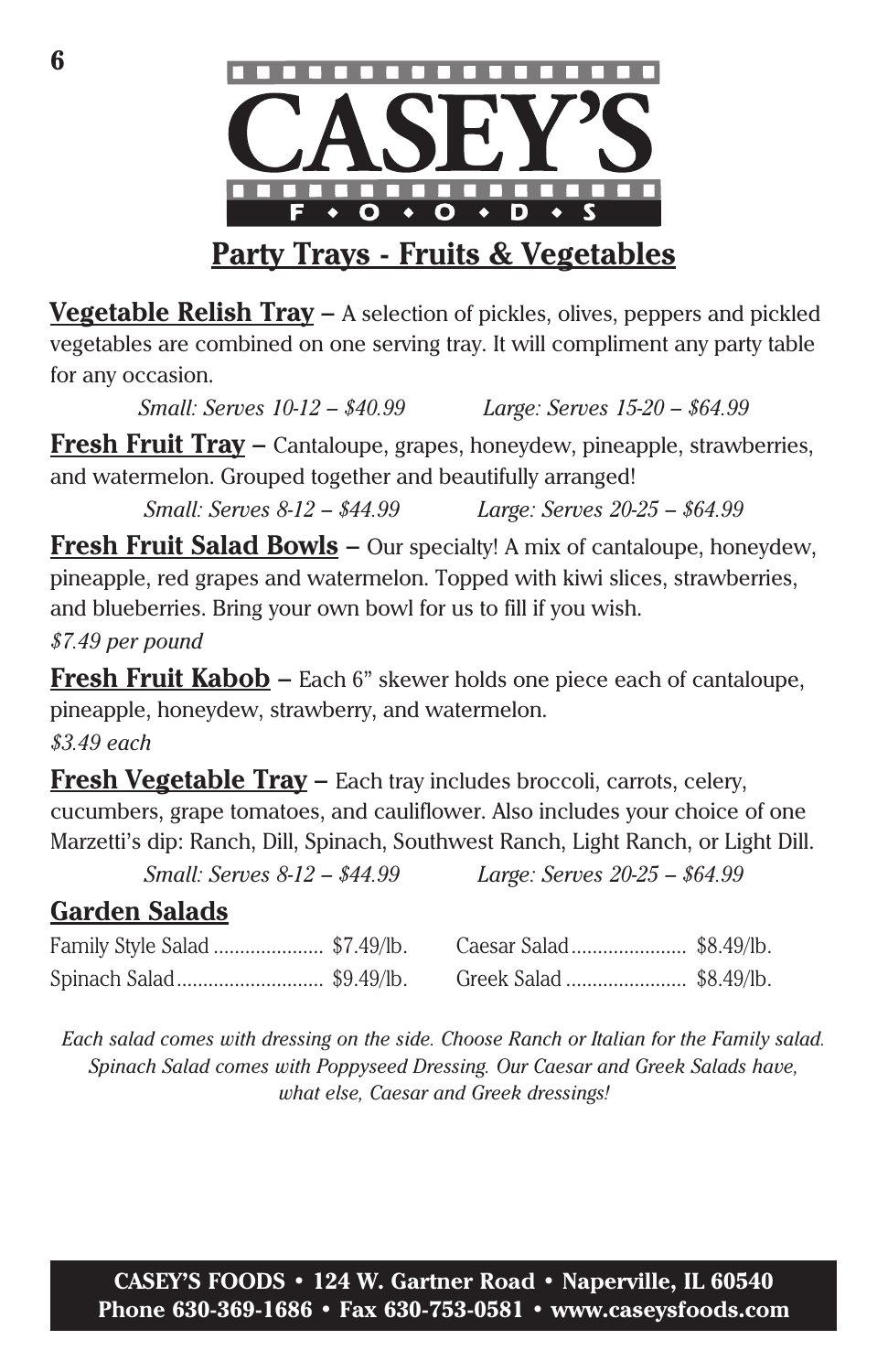

**Dessert Tray –** Assorted brownies and fine pastry bars. *Ask about customizing your dessert tray! Small Tray: Serves 12-15 – \$28.99, Large Tray: Serves 24-30 – \$49.99*

**Cookie Tray –** Baked to order, each tray contains an assortment of chocolate chip, oatmeal raisin, and white chocolate macadamia nut cookies.

*Small Tray: 20 cookies – \$33.99*, *Large Tray: 40 cookies – \$57.99*

#### **Custom Decorated Layer and Sheet Cakes**

#### **All Cakes are Double Layer with a Filling**

| <b>Size</b>       | <b>Serves</b> | <b>Price</b>     |
|-------------------|---------------|------------------|
| 8" Round          | $8 - 12$      | call for pricing |
| 1/4 Sheet         | $20 - 25$     | call for pricing |
| $1/2$ Sheet       | $40 - 50$     | call for pricing |
| <b>Full Sheet</b> | $80 - 100$    | call for pricing |

**Choose your cake flavor, icing, filling and a simple decoration.**

**Cake flavors:** Chocolate, Yellow, Marble

**Icings:** Buttercream, Chocolate Buttercream, Whipped Cream, Chocolate Whipped Cream, Cream Cheese

### **Cake fillings:**

*Mousse:* Chocolate, Strawberry, Raspberry, Lemon

*Fresh Fruit\*:* Strawberries or Bananas,*\*extra charge*

*Other:* Fudge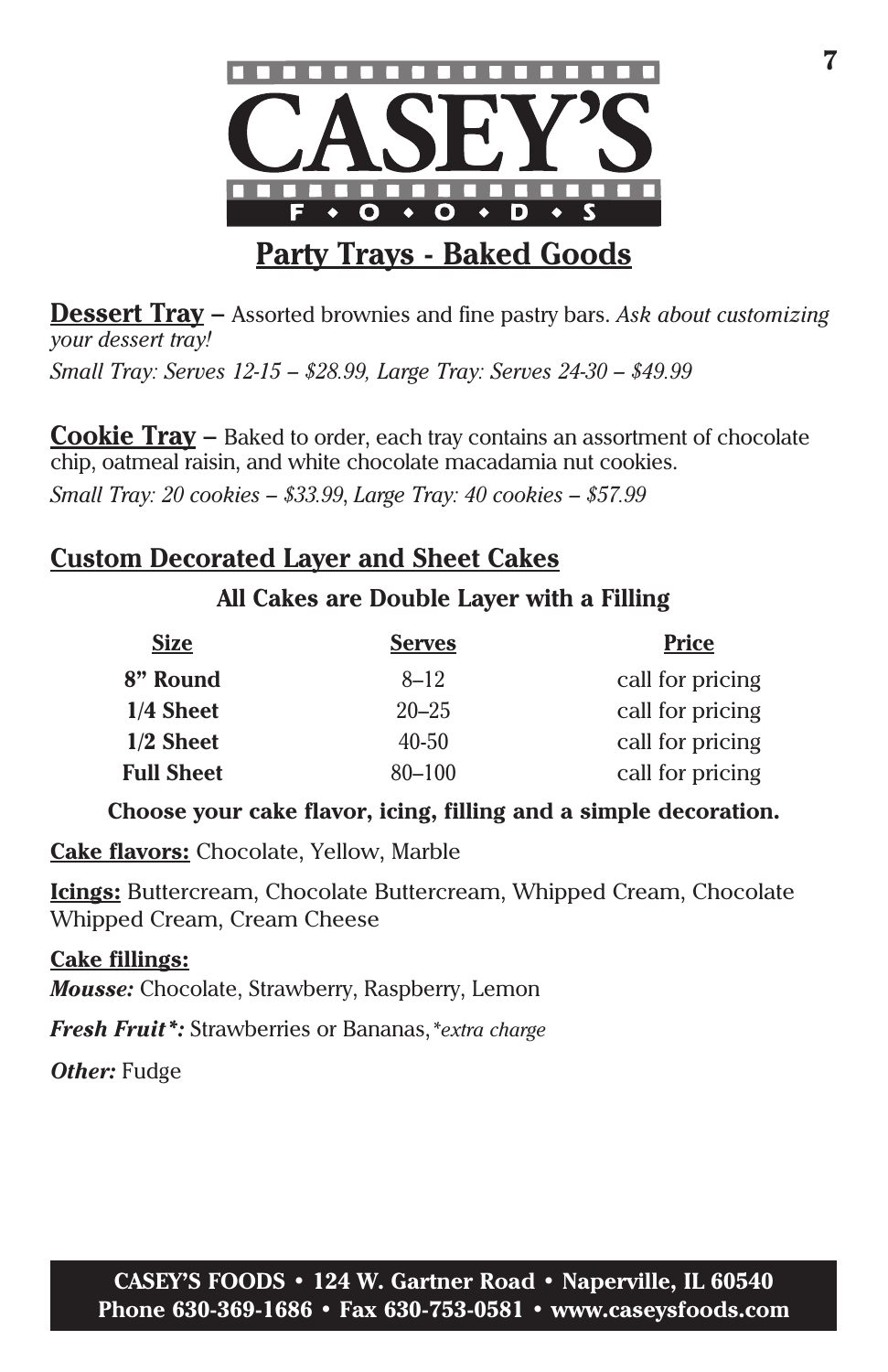*when ordering entrees or side dishes.*

*We suggest estimating about 4-6 ounces per serving* 

**CASEY'S FOODS • 124 W. Gartner Road • Naperville, IL 60540 Phone 630-369-1686 • Fax 630-753-0581 • www.caseysfoods.com**

**Buttermilk Chicken Tenders \$9.29 per pound** *Made fresh daily with a buttermilk batter and our own special seasonings.*

**Mostaccioli & Sausage \$8.49 per pound** *Made with Italian sausage and topped with marinara and mozzarella cheese.*

**Grilled Salmon \$20.99 per pound** *Lightly seasoned and grilled with a splash of lemon.*

**Chicken Marsala \$11.49 per pound** *Sauteed boneless, skinless chicken breasts in marsala wine & mushroom sauce*

**Chicken Piccata \$11.49 per pound**

*Sauteed boneless, skinless chicken breasts in a lemon caper sauce*

*Marinated in BBQ spice and grilled, then smothered in BBQ sauce*

**Tenderloin of Beef Market Price** *USDA Choice beef with Casey's own steak and roast seasoning.*

*With grilled vegetables and ricotta. Topped with Casey's own fresh marinara.*

*approximately 2/3 lb. A twelve serving half pan is approximately 8 lbs by weight.*

**Meat Lasagna with Fresh Marinara \$9.99 per pound** *With Italian sausage and beef. Topped with Casey's own fresh marinara.*

# *Casey's entrees can be*

*picked up hot with 24 hour notice*

*The first three pasta entrees are sold by the serving or by the half pan. Each serving is* 

**Vegetable Lasagna \$8.99 per pound**

**Eggplant Parmesan \$9.49 per pound**



**BBQ Chicken \$11.49 per pound**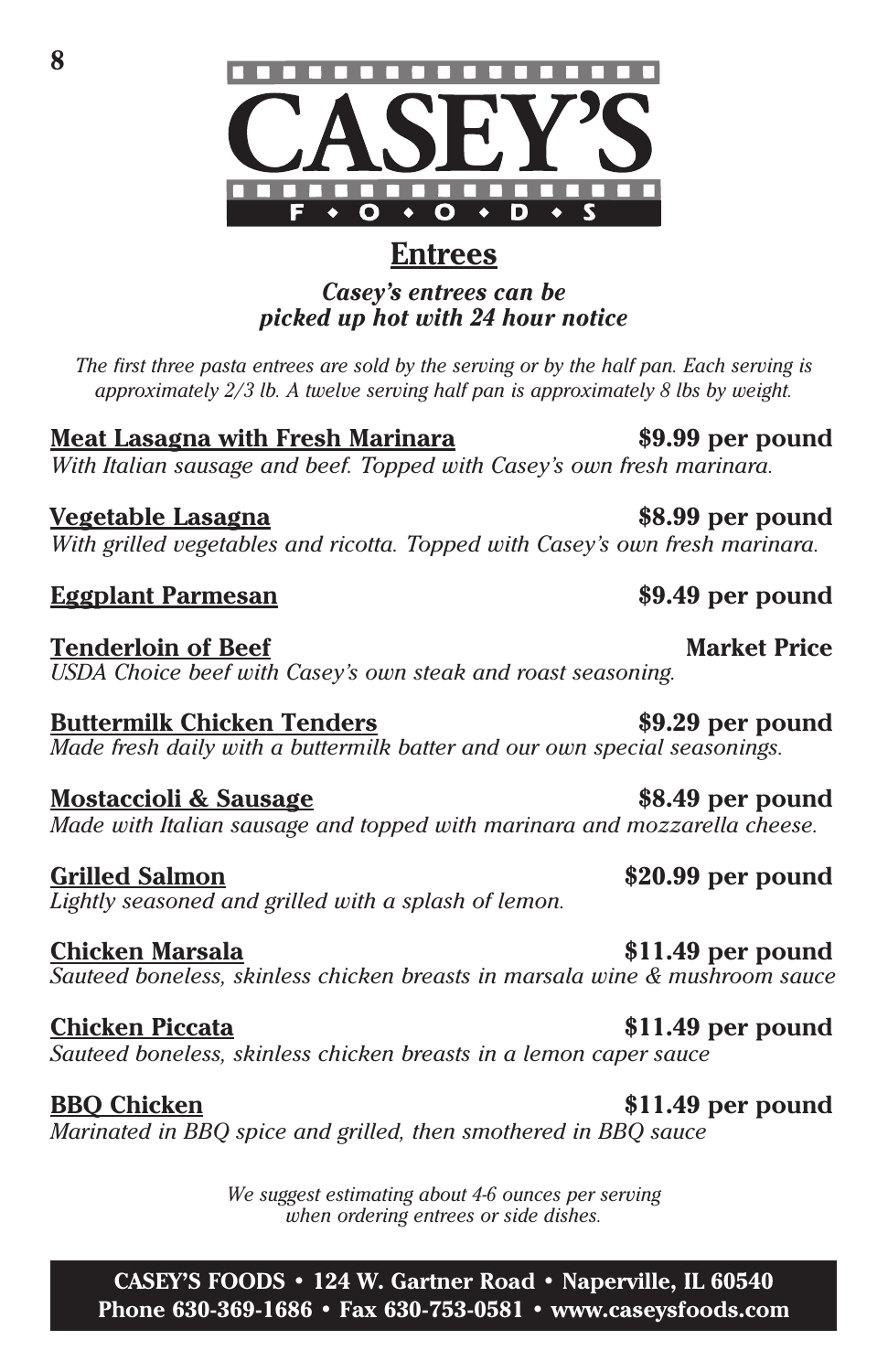

# **Sides**

*Casey's sides can be picked up hot with 24 hour notice*

| <b>Grilled Vegetable Medley</b><br>Colorful, with great grilled flavor.                  | \$7.19 per pound               |
|------------------------------------------------------------------------------------------|--------------------------------|
| <b>Harvest Rice Blend</b><br>Long grain and wild rice with chicken stock and vegetables. | \$7.99 per pound               |
| <b>Buttered Mashed Potatoes</b><br>Just like homemade with only real potatoes.           | \$5.49 per pound               |
| <b>Garlic Mashed Potatoes</b><br>Red potatoes, butter, and garlic.                       | \$5.49 per pound               |
| <b>Loaded Mashed Potatoes</b><br>Cheddar cheese, bacon, and green onion.                 | \$6.99 per pound               |
| <b>Garlic Green Beans</b>                                                                | \$7.99 per pound               |
| <b>Grilled Asparagus</b>                                                                 | \$9.99 per pound               |
| <b>Double Baked Potatoes</b><br>Bacon Cheddar or Sour Cream and Chive                    | \$2.99 each                    |
| <b>Blue Cheese Double Baked Potatoes</b>                                                 | \$3.39 each                    |
| <b>Quiche</b><br>Lorraine or Ham<br>Spinach or Four Cheese                               | \$12.99 large<br>\$10.99 large |

*We suggest estimating about 4-6 ounces per serving when ordering entrees or side dishes.*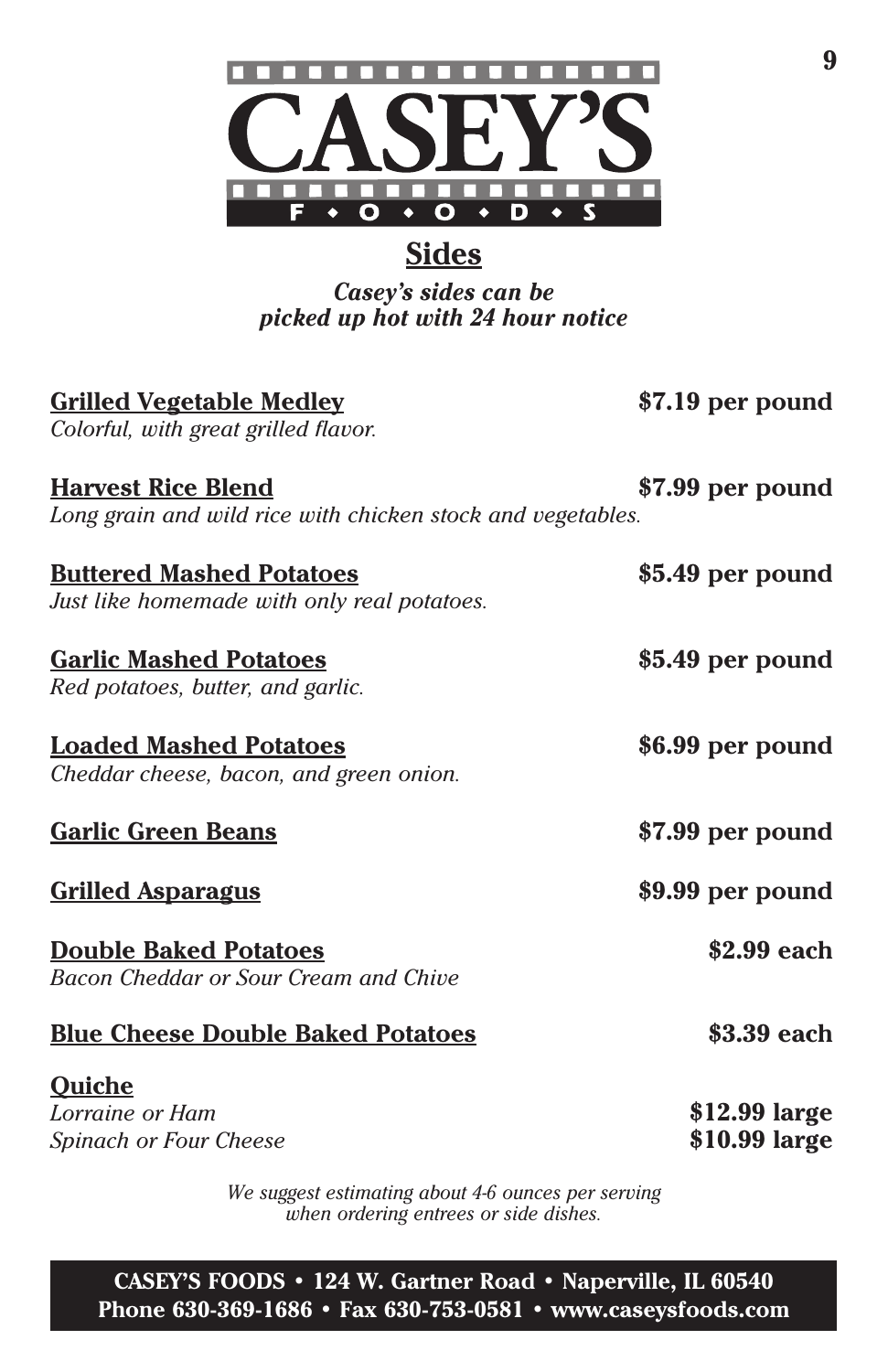**10**



**Bread Bowls –** One of our homemade dips available in a Hawaiian bread bowl. Choose from: BLT or Spinach.

*Serves 10-15 – \$36.99* 

Taco Dip Platter – Over four pounds of Casey's 5 layer Taco Dip ready to serve.

Just add chips!

*Serves 10-15 – \$37.99*

#### **Our homemade dips:**

| Fresh Salsa            | $16 \text{ oz}$  | \$4.19 |
|------------------------|------------------|--------|
| Conqueso               | $16 \text{ oz}$  | \$5.29 |
| <b>BLT</b>             | 16 <sub>oz</sub> | \$5.29 |
| Spinach                | $16 \text{ oz}$  | \$5.19 |
| <b>Buffalo Chicken</b> | $10 \text{ oz}$  | \$4.69 |
| <b>Garlic Dip</b>      | $7 \Omega$       | \$2.99 |
| Horseradish Dip        | $7 \Omega$       | \$2.99 |
| <b>Cheese Spread</b>   | 7 <sub>0z</sub>  | \$3.99 |
|                        |                  |        |

| Taco Dip                | 24 oz           | \$9.99 |
|-------------------------|-----------------|--------|
| Bakeable Artichoke      | $16 \text{ oz}$ | \$7.59 |
| Bakeable Reuben         | $16 \text{ oz}$ | \$7.59 |
| Jalapeno Popper Dip     | $16 \text{ oz}$ | \$7.59 |
| Texas Caviar            | $12 \text{ oz}$ | \$5.99 |
| Pico de Gallo           | $12 \text{ oz}$ | \$5.69 |
| Southwest Corn Relish   | 12 oz           | \$5.29 |
| Mexican Street Corn Dip | 8 oz            | \$3.99 |
| <b>Classic Hummus</b>   | 7 oz            | \$3.49 |
| Black Bean Hummus       | 7 oz            | \$3.49 |
| Red Pepper Hummus       | 7 oz            | \$3.49 |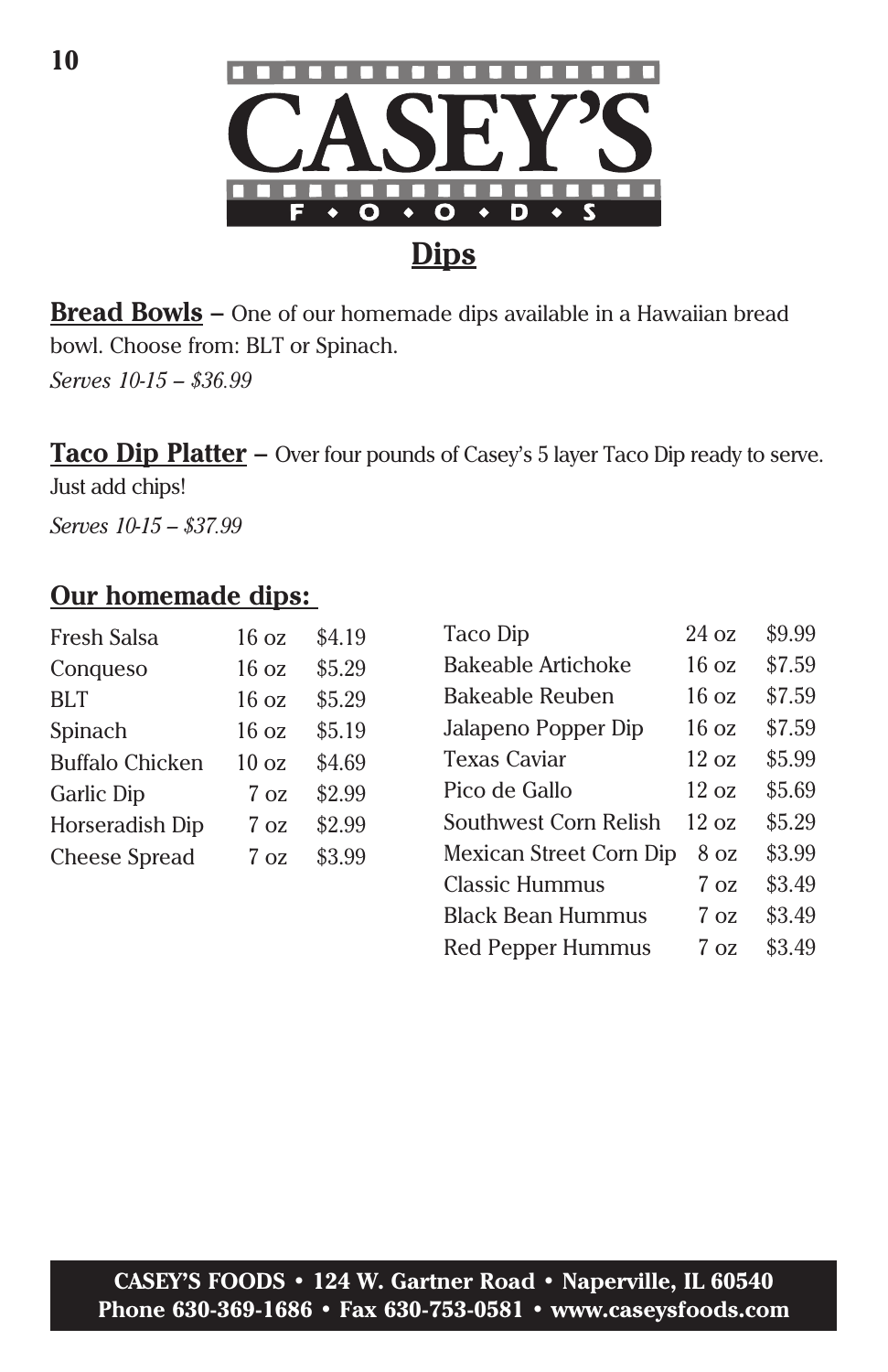



# **Casey's Box Lunches**

*All Casey's sandwich box lunches are made to order* 

#### **Box Lunch includes: \$16.99**

- Your choice of a freshly made Sandwich or Wrap
- Your choice of one Side Salad
- Fresh Fruit Cup
- Cookie (chocolate chip, oatmeal raisin or white choc. macadamia nut)
- Beverage
- Utensils

#### **Mini Box Lunch includes: \$8.99**

- Your choice of a freshly made 1/2 Sandwich or 1/2 Wrap
- Your choice of one Side Salad
- Beverage
- Utensils

### **Sandwich or Wrap Options:**

Includes: Your favorite bread with ¼ lb. of your favorite Boar's Head meat, cheese, tomato, and leaf lettuce with mustard and mayonnaise on the side.

#### **Beverage Options:**

12 oz water bottle or 12 oz can of soda

### **Side Salad Options:**

*American Potato Salad* –Steamed russet potatoes blended with

Hellmann's mayonnaise, celery, eggs, scallions, and spices.

*Redskin Potato Salad* – Steamed redskin potatoes blended with sour cream, mayonnaise, celery, green onion, and dill.

*Cole Slaw* – The classic combination of cabbage and dressing, with your choice of either *creamy* or *oil & vinegar* dressing.

*Macaroni Salad* – Elbow macaroni with red peppers and green onion in a creamy dressing.

*Cracked Pepper Pasta Salad*– Rotini pasta and grape tomatoes in an oil and vinegar dressing with peppercorn seasoning.